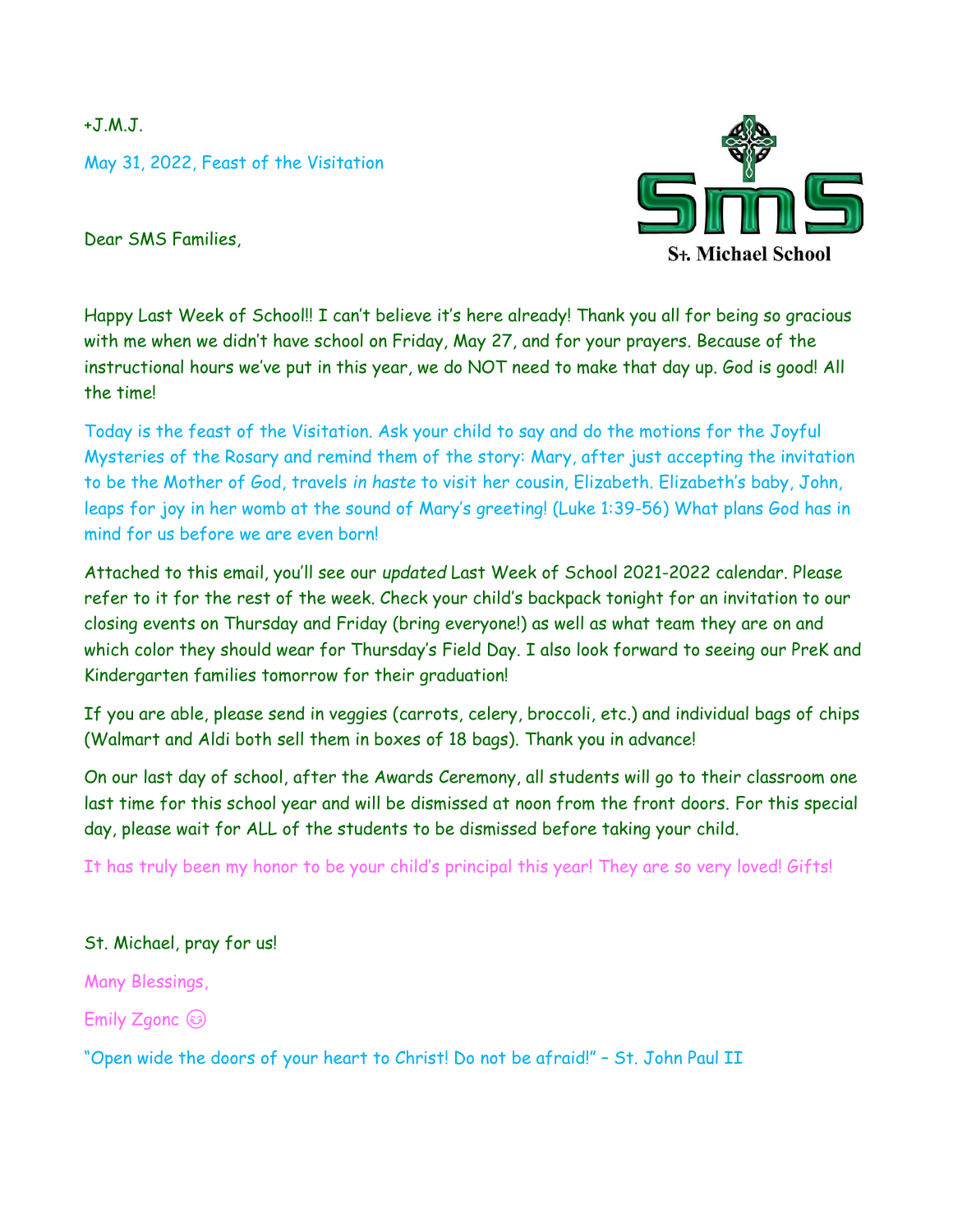## Last Week of School 2021-2022

| Monday, Nay 30                                                            | Tuesday, Nay 31                                                                       | Wednesday, June 1                                                                                                                                                                                        | Thursday, June 2                                                                                                                                                                                                                                                                   | Friday, June 3                                                                                                                                                                                                                                                                                                                                                                    |
|---------------------------------------------------------------------------|---------------------------------------------------------------------------------------|----------------------------------------------------------------------------------------------------------------------------------------------------------------------------------------------------------|------------------------------------------------------------------------------------------------------------------------------------------------------------------------------------------------------------------------------------------------------------------------------------|-----------------------------------------------------------------------------------------------------------------------------------------------------------------------------------------------------------------------------------------------------------------------------------------------------------------------------------------------------------------------------------|
| NO SCHOOL!<br>Happy Memorial Day!<br><b>S<sub>t</sub>. Michael School</b> | Dress: School<br>Uniforms for K-6<br>8 <sup>th</sup> Grade Field Trip to<br>Cleveland | Dress: School<br>Uniforms for K-8<br>9:30am Arrival Time<br>for 8 <sup>th</sup> Graders<br>10:00am Baby Shower<br>with 8 <sup>th</sup> Graders<br>12:30pm PreK-K<br><b>Graduation in Lateran</b><br>Hall | Dress: Field Day Team<br>Colored-Shirt and<br>sweatpants or shorts<br>9:00-12:00pm Field<br>Day<br>12:00pm School Picnic<br>$6:30$ pm $8th$ Grade<br><b>Graduation with Mass</b><br>(All invited!) Reception<br>to follow in Lateran<br>Hall with a SPECIAL<br><b>PRESENTATION</b> | Dress: School<br>Uniforms for K-6,<br>Dress Up for 8 <sup>th</sup><br>9:00am Closing School<br>Mass followed by<br><b>Eucharistic Adoration</b><br>in the Church (All<br>invited!)<br>11:00am Awards<br>Ceremony in Lateran<br>Hall (All invited!)<br>12:00pm Dismissal<br>12:01pm School is out<br>for the summer!<br>$6:00$ pm $8th$ Grade<br>Banquet at the Peter<br>Allen Inn |